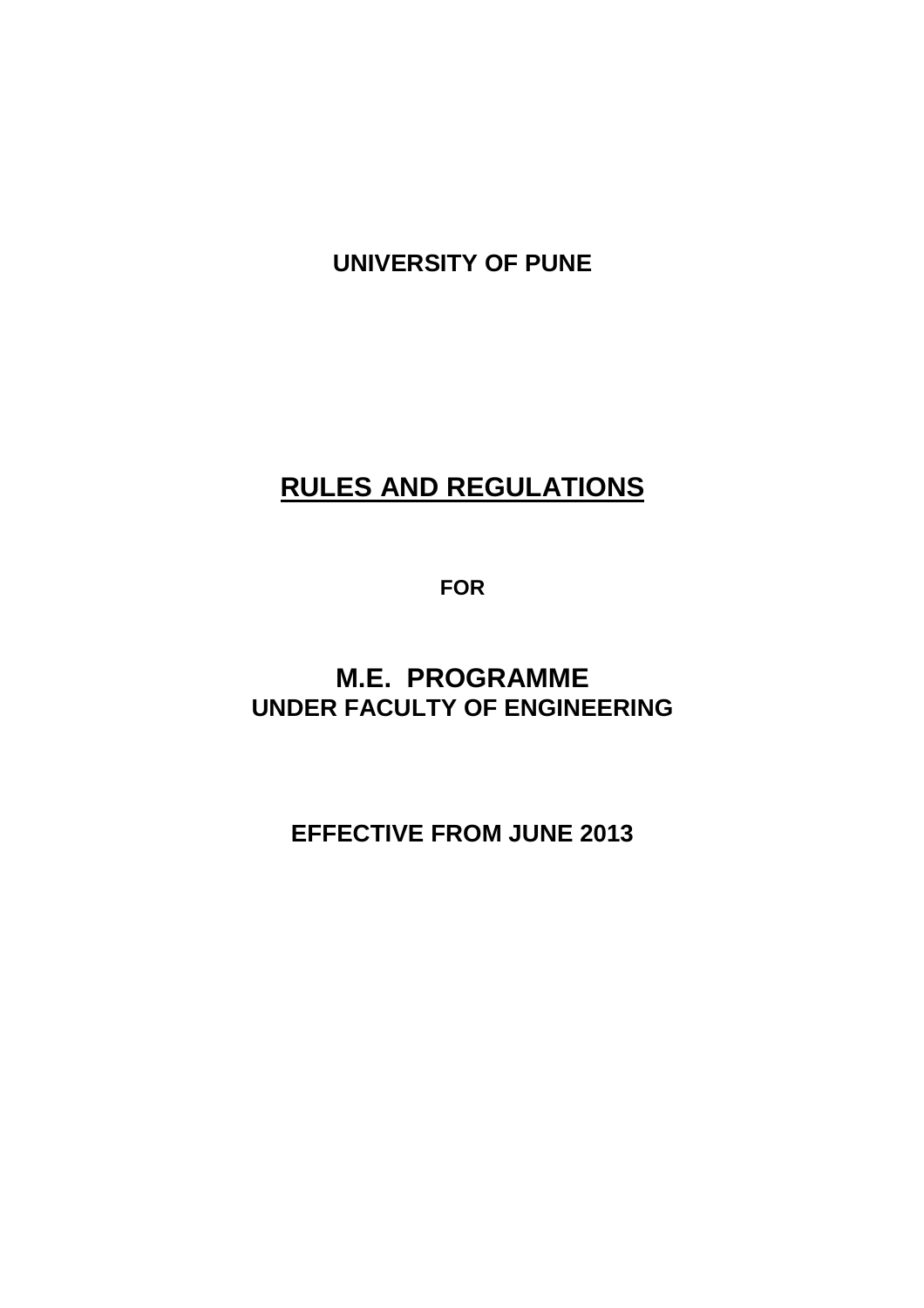# **PREFACE:**

In a bid to fine tune our technical education system to the global standards & practices, the Credit-Grade based performance and assessment system has been implemented with effect from June 2008 onwards for all the Post Graduate Programms (PG) under the Faculty of Engineering, University of Pune.

This system has been running effectively and successfully till this point of time since its inception. With the advent of technology and ever-changing expectations from the Industry and Society, it has become imperative to relook at the structure and subject contents of various PG courses to make it contemporary and relevant.

As per the decision by the authorities of University of Pune the faculty of Engineering has prepared the credit system and structure. The revised course is of 100 credits and 1 credit is equivalent to 15 hours. Assessments in revised credit system consist of A) In-semester continuous assessment and B) End-semester assessment. Both shall have an approximately equal weightage.

 The faculty of Engineering has shouldered the idea of incorporating latest advances in Science and technology and equip the subject/syllabus contents with latest and relevant topics and know-hows. Accordingly the new structure and syllabi are being introduced, to be implemented from **the academic year 2013-14**.The rules governing the programmes shall be as given below with suffix R, followed by the rule number.

- All PG programmes, under Faculty of Engineering shall be offered with credit system.
- All the M.E. programmes run under the Faculty of Engineering will be of two years duration. The total no. of credits required for the completion of the programme is 100 credits. One credit is equivalent to 15 hours.
- A student is required to earn 100 credits in a minimum period of four semesters.

# **M.E. PROGRAMME**:

 Each M.E. / M. Tech. programme is of 2 years duration. The minimum total no. of credits requirement for each programme is 100. In the structure, the credits are distributed over 4 semesters equally. The open elective included, gives the student a wide choice of subjects from other programmes. The Credit structure for M E programme is given below in table 1.

| <b>Course Work</b>  | <b>Credits</b> |               |              |             |       |  |
|---------------------|----------------|---------------|--------------|-------------|-------|--|
|                     | Semester I     | Semester II   | Semester III | Semester IV | Total |  |
| <b>Core Courses</b> | 16             | 12            |              | --          | 36    |  |
| Elective courses    |                | Э             |              | --          | 15    |  |
| <b>Lab Courses</b>  |                |               |              |             | 08    |  |
| Seminar             |                |               |              | 5           | 13    |  |
| <b>Project Work</b> | $\sim$ $\sim$  | $\sim$ $\sim$ |              | 20          | 28    |  |
| Total               | 25             | 25            | 25           | 25          | 100   |  |

**TABLE -1** Credit structure for M E programme

The detail structure is given in Table 2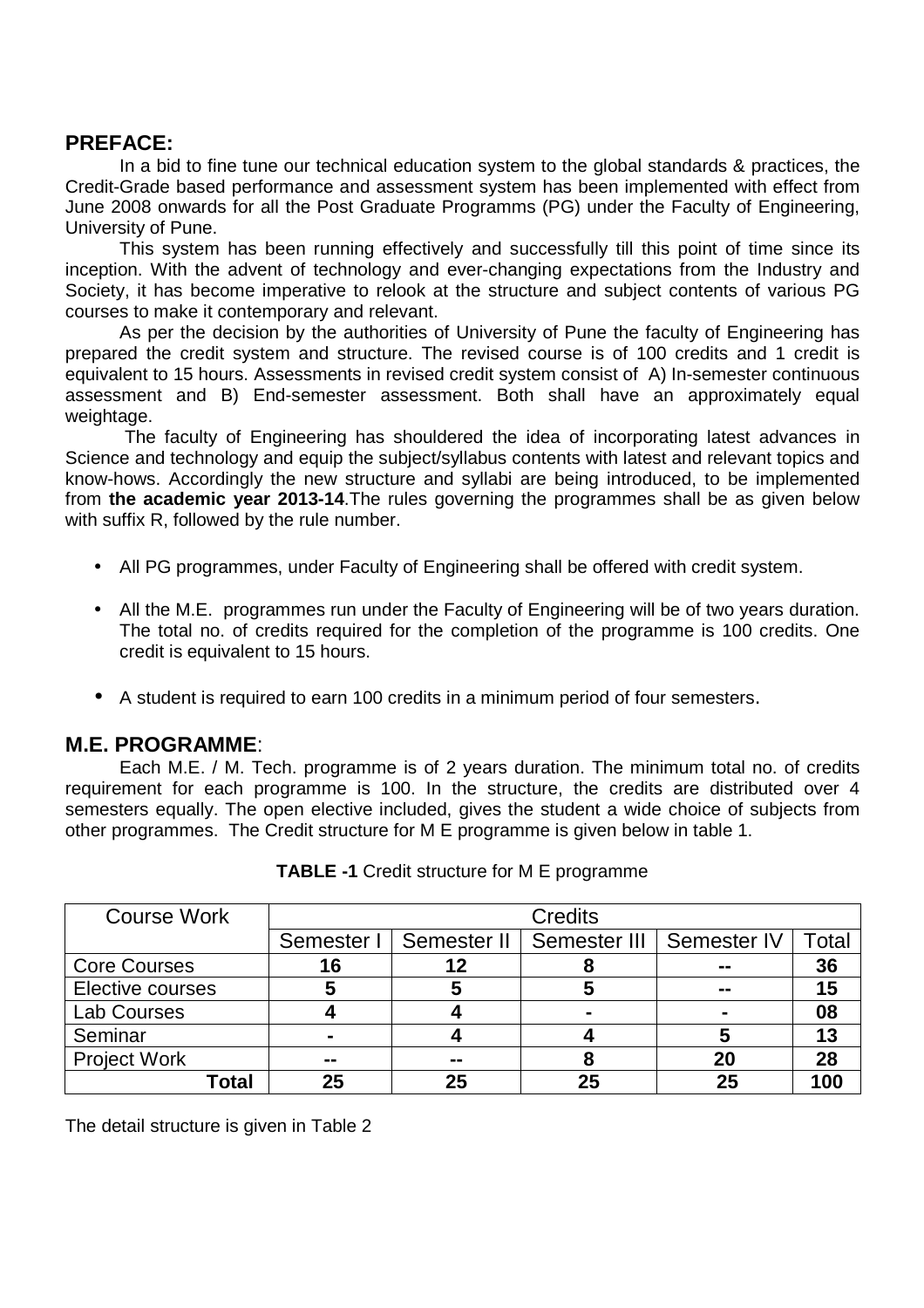# **TABLE -2 Structure for M.E. 2013 Course**

### **SEMESTER I**

| <b>CODE</b> | <b>SUBJECT</b>          | <b>TEACHING</b><br><b>SCHEME</b> |                                       | <b>EXAMINATION SCHEME</b>             |                          |                               |              | <b>CREDIT</b><br>S |
|-------------|-------------------------|----------------------------------|---------------------------------------|---------------------------------------|--------------------------|-------------------------------|--------------|--------------------|
|             |                         | Lect./<br>Pr                     | Paper                                 |                                       | <b>TW</b>                | Oral/<br>pres<br>enta<br>tion | <b>Total</b> |                    |
|             |                         |                                  | In.<br>Seme<br>ster<br>Asses<br>sment | End<br>Seme<br>ster<br>Asses<br>sment |                          |                               |              |                    |
|             | Theory 1                | 4                                | 50                                    | 50                                    | $\overline{\phantom{0}}$ | $\overline{\phantom{0}}$      | 100          | 4                  |
|             | Theory 2                | 4                                | 50                                    | 50                                    | -                        | $\blacksquare$                | 100          | 4                  |
|             | Theory 3                | 4                                | 50                                    | 50                                    | $\overline{\phantom{0}}$ |                               | 100          | 4                  |
|             | Research<br>Methodology | 4                                | 50                                    | 50                                    |                          |                               | 100          | 4                  |
|             | Elective I              | 5                                | 50                                    | 50                                    | $\blacksquare$           |                               | 100          | 5                  |
|             | Lab Practice I          | $\overline{4}$                   |                                       |                                       | 50                       | 50                            | 100          | 4                  |
|             | <b>Total</b>            | 25                               | 250                                   | 250                                   | 50                       | 50                            | 600          | 25                 |

### **SEMESTER II**

| <b>CODE</b> | <b>SUBJECT</b>  | <b>TEACHING</b><br><b>SCHEME</b> |                    | <b>EXAMINATION SCHEME</b> |                          |                               |              | <b>CRE</b><br><b>DITS</b> |
|-------------|-----------------|----------------------------------|--------------------|---------------------------|--------------------------|-------------------------------|--------------|---------------------------|
|             |                 | Lect./<br>Pr                     | Paper              |                           | <b>TW</b>                | Oral/<br>pres<br>enta<br>tion | <b>Total</b> |                           |
|             |                 |                                  | In<br>Semest<br>er | End<br>Semest<br>er       |                          |                               |              |                           |
|             |                 |                                  | Assess<br>ment     | Assess<br>ment            |                          |                               |              |                           |
|             | Theory 5        | 4                                | 50                 | 50                        |                          | $\blacksquare$                | 100          | 4                         |
|             | Theory 6        | 4                                | 50                 | 50                        | $\overline{\phantom{a}}$ |                               | 100          | 4                         |
|             | Theory 7        | $\overline{4}$                   | 50                 | 50                        | $\overline{\phantom{a}}$ | $\overline{\phantom{a}}$      | 100          | 4                         |
|             | Elective II     | 5                                | 50                 | 50                        | $\blacksquare$           |                               | 100          | 5                         |
|             | Lab Practice II | $\overline{4}$                   |                    |                           | 50                       | 50                            | 100          | 4                         |
|             | Seminar I       | $\overline{4}$                   |                    |                           | 50                       | 50                            | 100          | 4                         |
|             | <b>Total</b>    | 25                               | 200                | 200                       | 100                      | 100                           | 600          | 25                        |

#### **SEMESTER III**

| <b>CODE</b> | <b>SUBJECT</b> | <b>TEACHING</b><br><b>SCHEME</b> | <b>EXAMINATION SCHEME</b> |    |       | <b>CRE</b><br><b>DITS</b> |  |
|-------------|----------------|----------------------------------|---------------------------|----|-------|---------------------------|--|
|             |                | Lect./ Pr                        | <b>Paper</b>              | TW | Oral/ | Total                     |  |
|             |                |                                  |                           |    | pres  |                           |  |
|             |                |                                  |                           |    | enta  |                           |  |
|             |                |                                  |                           |    | tion  |                           |  |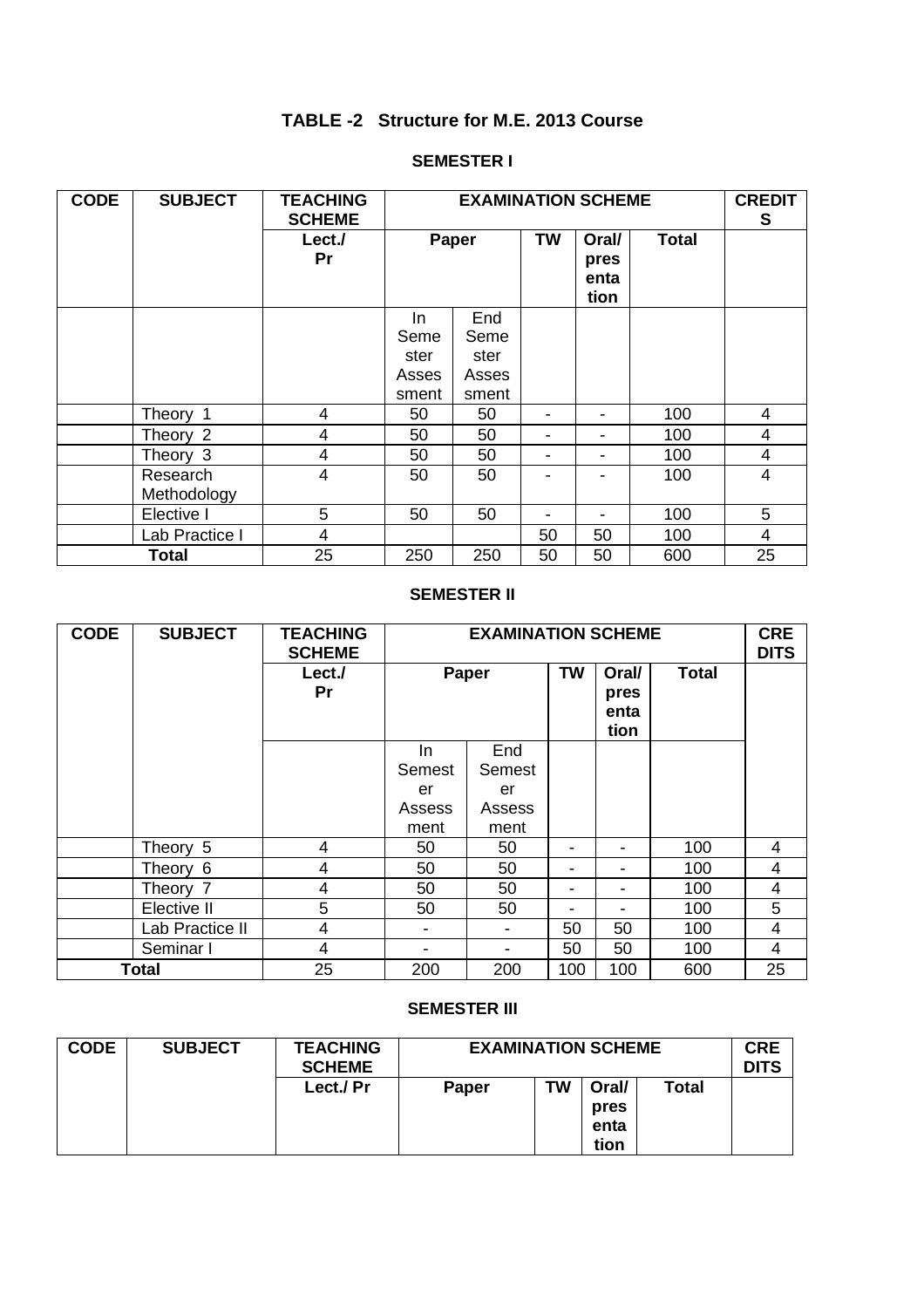|                 |    | In.                      | End            |     |     |     |    |
|-----------------|----|--------------------------|----------------|-----|-----|-----|----|
|                 |    | Seme                     | Seme           |     |     |     |    |
|                 |    | ster                     | ster           |     |     |     |    |
|                 |    | Asses                    | Asses          |     |     |     |    |
|                 |    | sment                    | sment          |     |     |     |    |
| Theory 8        | 4  | 50                       | 50             |     |     | 100 | 4  |
| Theory 9        | 4  | 50                       | 50             |     |     | 100 | 4  |
| Elective III    | 5  | 50                       | 50             |     |     | 100 | 5  |
| Seminar II      | 4  | $\overline{\phantom{a}}$ | $\blacksquare$ | 50  | 50  | 100 | 4  |
| Project Stage I | 08 |                          |                | 50  | 50  | 100 | 8  |
| Total           | 25 | 150                      | 150            | 100 | 100 | 500 | 25 |

#### **SEMESTER IV**

| <b>CODE</b> | <b>SUBJECT</b>        | <b>TEACHING</b><br><b>SCHEME</b> | <b>EXAMINATION SCHEME</b> | <b>CRE</b><br><b>DITS</b> |                               |              |    |
|-------------|-----------------------|----------------------------------|---------------------------|---------------------------|-------------------------------|--------------|----|
|             |                       | Lect./<br>Pr                     | Paper                     | <b>TW</b>                 | Oral/<br>pres<br>enta<br>tion | <b>Total</b> |    |
|             | Seminar III           | 5                                |                           | 50                        | 50                            | 100          | 5  |
|             | Project Work Stage II | 20                               |                           | 150                       | 50                            | 200          | 20 |
|             | Total                 | 25                               |                           | 200                       | 100                           | 300          | 25 |

### **Lab Practice I & II:**

The laboratory work will be based on completion of assignments confined to the courses of that semester.

### **SEMINAR:**

The student shall deliver the seminar on a topic approved by authorities.

**Seminar I :** Shall be on state of the art topic of student's own choice approved by an authority. The student shall submit the duly certified seminar report in standard format, for satisfactory completion of the work by the concerned Guide and head of the department/institute.

**Seminar II:** shall be on the topic relevant to latest trends in the field of concerned branch, preferably on the topic of specialization based on the electives selected by him/her approved by authority. The student shall submit the seminar report in standard format, duly certified for satisfactory completion of the work by the concerned guide and head of the Department/Institute.

**Seminar III:** shall preferably an extension of **seminar II.** The student shall submit the duly certified seminar report in standard format, for satisfactory completion of the work by the concerned guide and head of the Department/Institute.

### **PROJECT WORK**:

The project work shall be based on the knowledge acquired by the student during the coursework and preferably it should meet and contribute towards the needs of the society. The project aims to provide an opportunity of designing and building complete system or subsystems based on area where the student likes to acquire specialized skills.

### **Project Work Stage – I**

Project work Stage – I is an integral part of the project work. In this, the student shall complete the partial work of the project which will consist of problem statement, literature review, project overview, scheme of implementation (Mathematical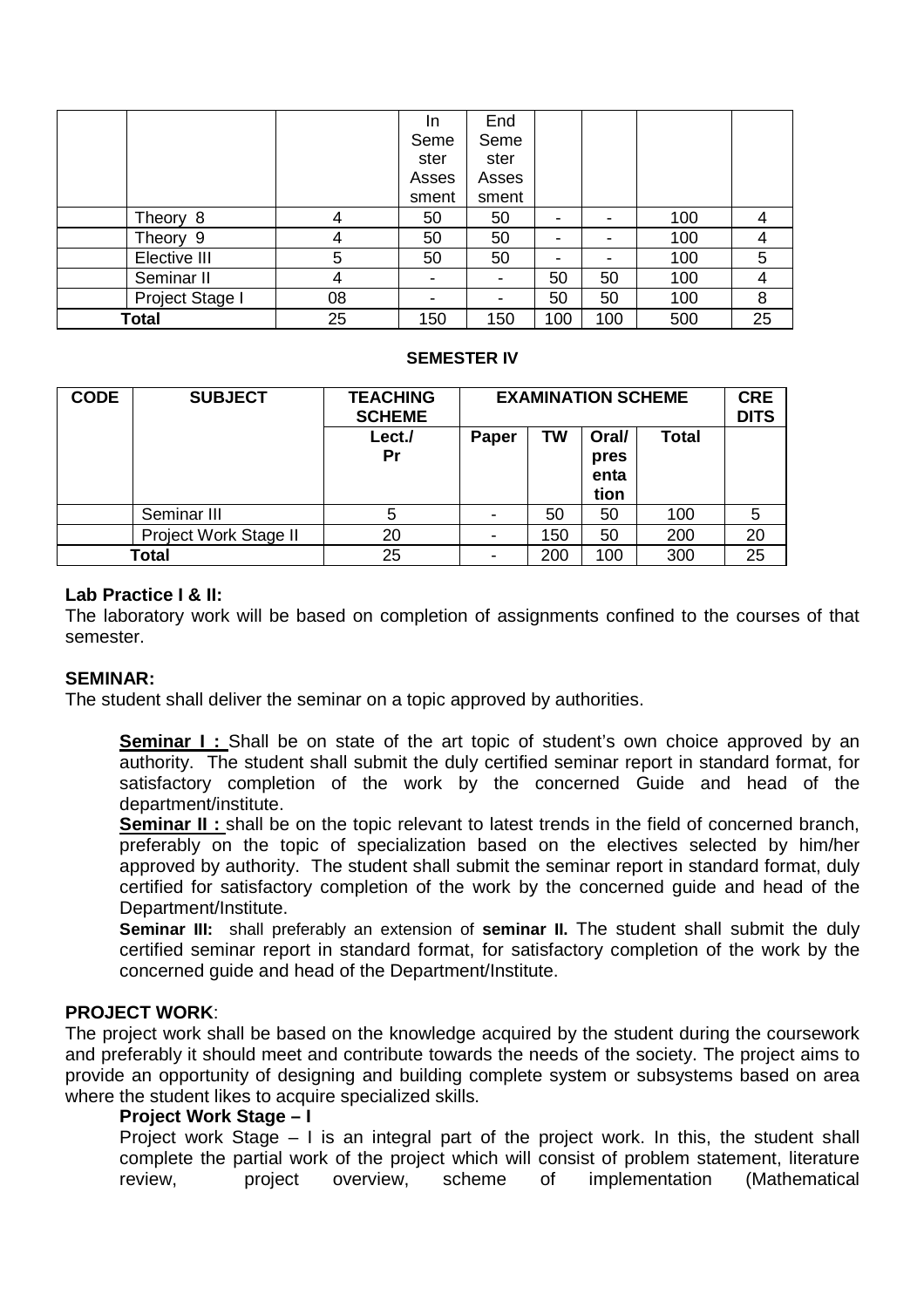Model/SRS/UML/ERD/block diagram/ PERT chart, etc.) and Layout & Design of the Set-up. As a part of the progress report of Project work Stage-I, the candidate shall deliver a presentation on the advancement in Technology pertaining to the selected dissertation topic.

The student shall submit the duly certified progress report of Project work Stage-I in standard format for satisfactory completion of the work by the concerned guide and head of the Department/Institute.

### **Project Work Stage - II**

In Project Work Stage – II, the student shall complete the remaining part of the project which will consist of the fabrication of set up required for the project, work station, conducting experiments and taking results, analysis & validation of results and conclusions.

The student shall prepare the duly certified final report of project work in standard format for satisfactory completion of the work by the concerned guide and head of the Department/Institute.

**Note:** Institute must submit the list of candidates, guide and project details (title, area, problem definition, abstract - clearly indicating objectives and scope, sponsorship details, if any) to the university within month of commencement of third semester. The guide must be approved/qualified full time teacher of the Institute. A quide can accept/enroll at the most 8 students per year.

# **1. Examination Rules**

**R-1.1** Assessment shall consist of a) In-semester and b) End-semester assessment c) Term work d) Oral/presentation

**R-1.2** An In-semester assessment should be continuous and at least two tests should be

conducted for a full course of 4/5 credits and a teacher must select a variety of procedures for examination such as:

- i. Written Test and/or Mid Term Test (not more than one or two for each course)
- ii. Assignments
- iii. An Open Book Test (with the concerned teacher deciding which books are to be allowed for this purpose) or
- iv. Mini Project by an individual student or a group of students, etc.

At the end of the semester, the final marks for a In-semester assessment shall be assigned based on the performance of the student and is to be submitted to the university.

**R-1.3** The paper setting, conduct of examination and paper assessment for the End-Semester examination of the subjects Elective I, Elective II and Elective III shall be done by the respective college, as per the schedule of UoP. The End-Semester examination of 50 marks and of three hours duration for remaining theory subjects shall be conducted by the UoP covering the entire syllabus

**R-1.4** Term Work assessment shall be conducted for the Lab Practice, Project and Seminar. Term work is continuous assessment based on work done, submission of work in the form of report, timely completion, attendance, and understanding. It should be assessed by postgraduate teacher of the institute. At the end of the semester, the final grade for a Term Work shall be assigned based on the performance of the student and is to be submitted to the UoP. A student who fails in the Term Work on account of unsatisfactory performance shall be given F grade and on the account of inadequate attendance shall be given FX grade.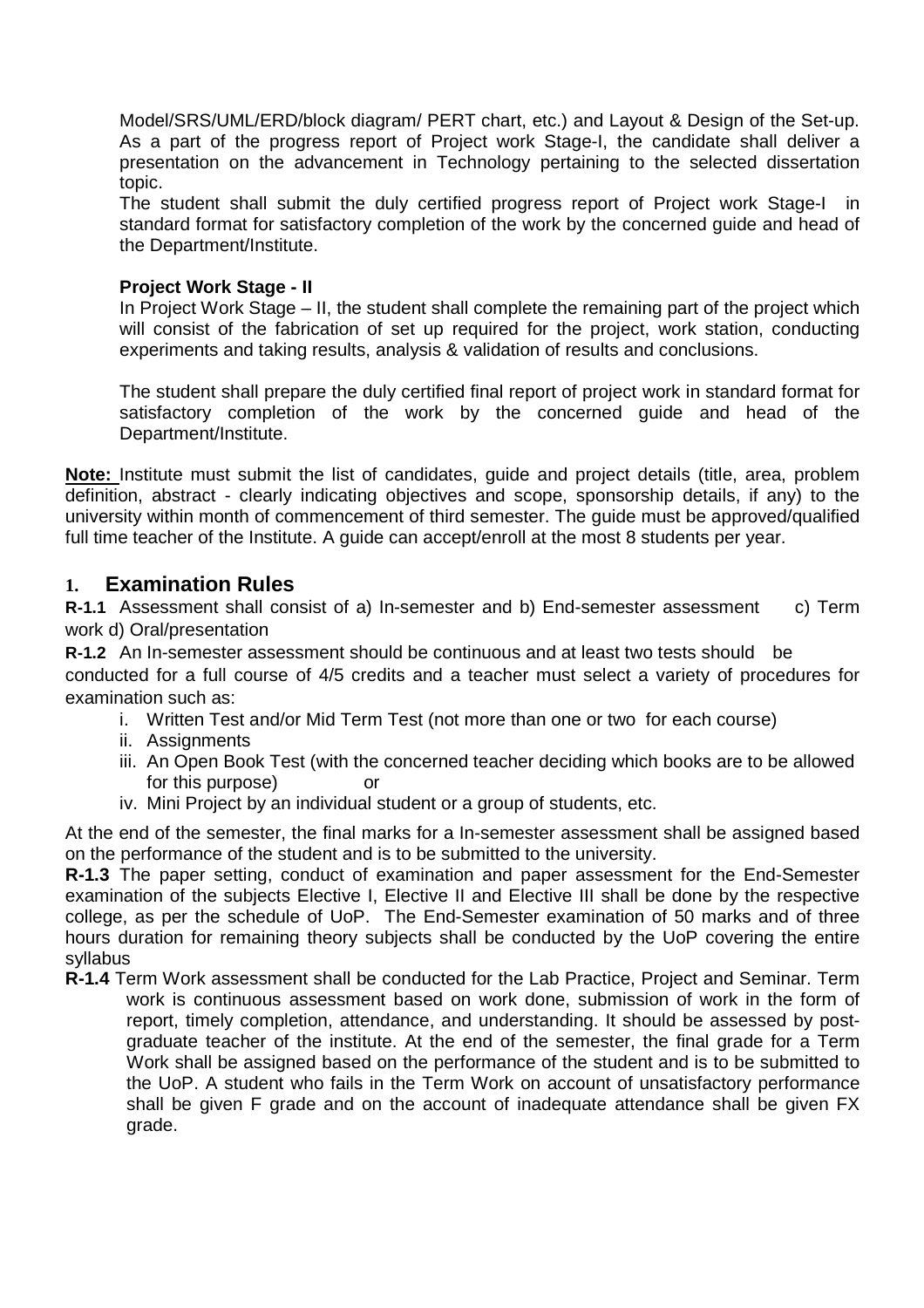**R-1.5 Oral/Presentation Examination for Lab Practice/project/seminar:** Oral/presentation is to be conducted and assessed jointly by internal and external examiners. The performance in the Oral examination shall be assessed by at least one pair of examiners appointed as examiners by the UoP. The examiners will prepare the mark / grade sheet in the format as specified by the UoP, authenticate and seal it. The examiner shall submit the original copy of the mark / grade sheet to the Principal of the concerned College/Institute and second copy to the concerned authority of the UoP.

 **Note: A student will become eligible to register for Project Work Stage ll only after he/she secures passing grade in Project Work Stage I.** 

- **R-1.6** For passing course the student has to obtain at least 40 % marks in theory paper (In-Semester assessment plus end-Semester assessment ) with securing at least 30 % in each in-semester and end-semester head separately.
- **R-1.7** For passing a course the student has to obtain at least 40 % marks in term work, oral/presentation
- **R-1.8** In order to qualify for obtaining the degree course, a student shall have a minimum aggregate 40% marks (E and above on grade point scale) in each course.
- **R-1.9** In case a student intend to improve the internal assessment score, the student can do so only by registering for the said course during the 5th / 6th semester whichever is applicable.
- **R-1.10** A student who failed to score minimum marks in the end-semester exam may reappear for the end-semester examination twice only in the subsequent period.
- **R-1.11** A student will be finally declared as fail, if he/she could not secure minimum 100 credits within a total period of four years. After that, such a student will have to seek fresh admission as per the admission rules prevailing at that time.
- **R-1.12** A student cannot register for the third semester, if he/she fails to earn 50% credits of the total of first and second semesters.
- **R-1.13**There shall be Revaluation of the End-Semester theory examination for all the theory subjects only, except Elective I, Elective II and Elective III.
- **R-1.14** The semester end grade sheet will contain grades for the courses along with titles and SGPA. Final grade sheet and transcript shall contain CGPA. The final grade sheet will also indicate the PG Centre at which the candidate completed the course.
- **R-1.15** To earn credits of a course (Theory/term work/practical/oral/presentation) student must pass the course with minimum passing marks/grade.
- **R-1.16** The M.E./M.Tech. degree will be awarded to the student who has earned 100 credits and secured minimum 5.5 SGPA in each semester.
- **R-1.17** For the requirement of minimum SGPA of 5.5, student can reappear for the end-semester examination of the Theory courses for which he/she has secured passing grade.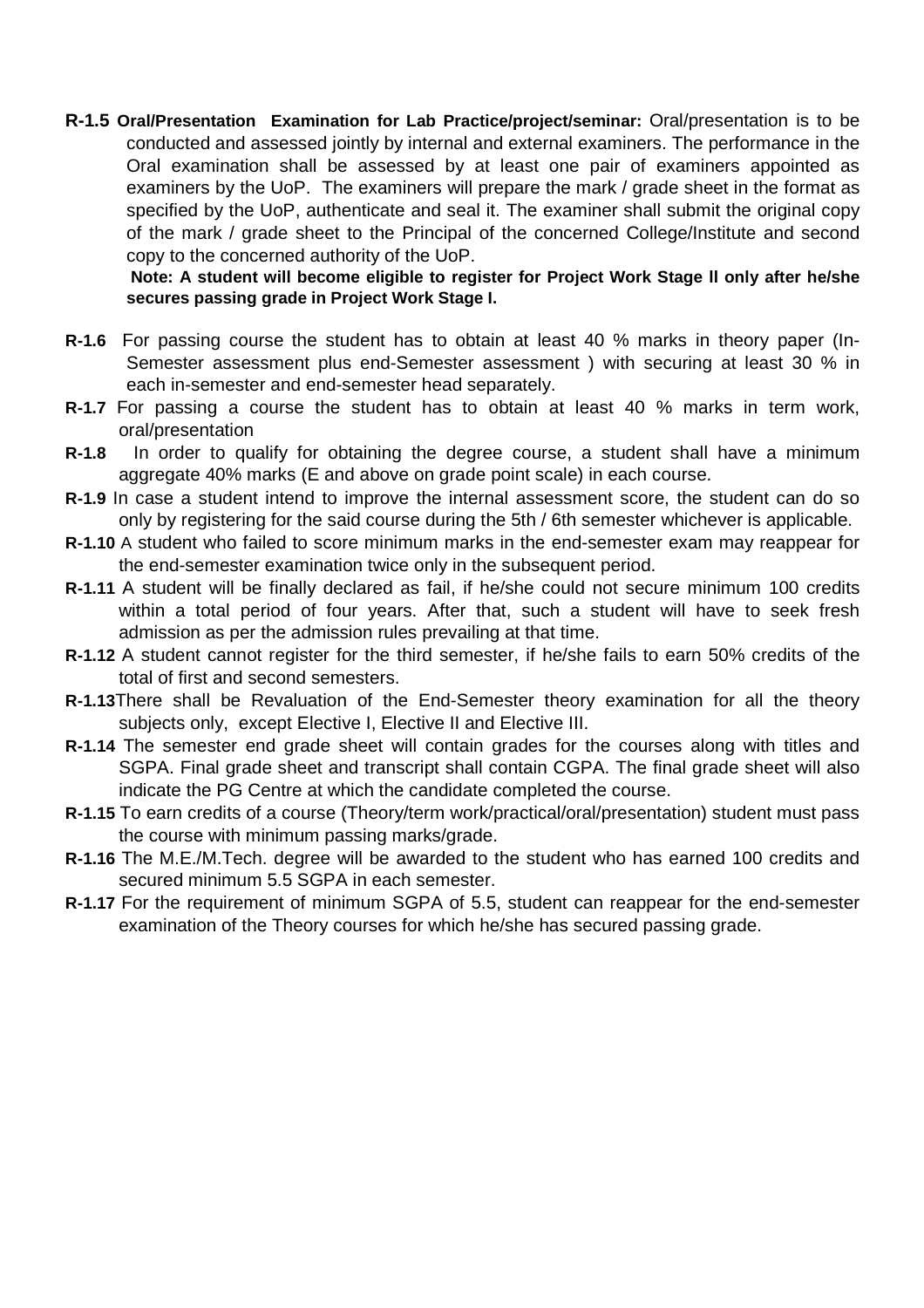# **2. Assessment and Grade Point Average:**

## **R-2.1 Marks/Grade/Grade Point**

 A grade is assigned based on the total marks obtained by a student in all the heads of examination of the course. These grades, their equivalent grade points are given in Table 3. The guidelines for conversion of marks to grades is given below.

| Grade     | Grade<br><b>Points</b> | Percentage of<br><b>Marks</b> | <b>Remarks</b>                             |
|-----------|------------------------|-------------------------------|--------------------------------------------|
|           |                        | <b>Obtained</b>               |                                            |
| O         | 10                     | 90-100                        | Outstanding                                |
| Α         | 9                      | 80-89                         | Very Good                                  |
| B         | 8                      | 70-79                         | Good                                       |
| С         | 7                      | 60-69                         | Fair                                       |
| D         | 6                      | 50-59                         | Average                                    |
| E         | 5                      | 40-49                         | <b>Below Average</b>                       |
| F         | 0                      | Below 40                      | Fail                                       |
| AP        | 0                      |                               | <b>Passed Audit Course</b>                 |
| <b>FX</b> | 0                      |                               | Detained, Repeat the Course                |
| Ш         | 0                      |                               | Incomplete -- Absent for Exam but continue |
|           |                        |                               | for the course                             |
| PP        |                        |                               | Passed (Only for non credit courses)       |
| <b>NP</b> |                        |                               | Not Passed (Only for non credit courses)   |

## **TABLE 3**

# **R-2.2 Passing Grade**

The grades **O, A, B, C**, **D**, **E** are passing grades. A candidate acquiring any one of these grades in a course shall be declared as pass. And student shall earn the credits for a course only if the student gets passing grade in that course.

## **R-2.3 F Grade**

The grade F shall be treated as a failure grade. The student with F grade will have to pass the concerned course by re-appearing for the examination. The student with F grade for any stage of the Project Work, will have to carry out additional work/ improvement as suggested by the examiners and re-appear for the examination.

## **R-2.4 AP Grade**

The student registered for auditing a course shall be awarded the grade AP and shall be included such AP grade in the Semester grade report for that course, provided student has the minimum attendance as prescribed by the UoP and satisfactory in-semester performance and secured a passing grade in that course. No grade points are associated with this grade and performance in these courses is not accounted in the calculation of the performance indices SGPA and CGPA.

## **R-2.5 FX Grade**

The grade FX in a course is awarded by the college, if a student does not maintain the minimum attendance in the Lecture / Tutorial class as prescribed by the UoP and/or his performance during the semester is not satisfactory and/or he/she fails in the Term Work head of that course.

 The student with FX grade in a given course is not permitted to take the end of semester examination in that course. Such a student will have to re-register for the course.

### **R-2.6 Grade II**

Grade ll shall be awarded to a candidate in a course in which he has the minimum attendance as prescribed by the University and satisfactory in-semester performance but could not appear for the end-semester examination. Such a student will have to appear in the subsequent end-semester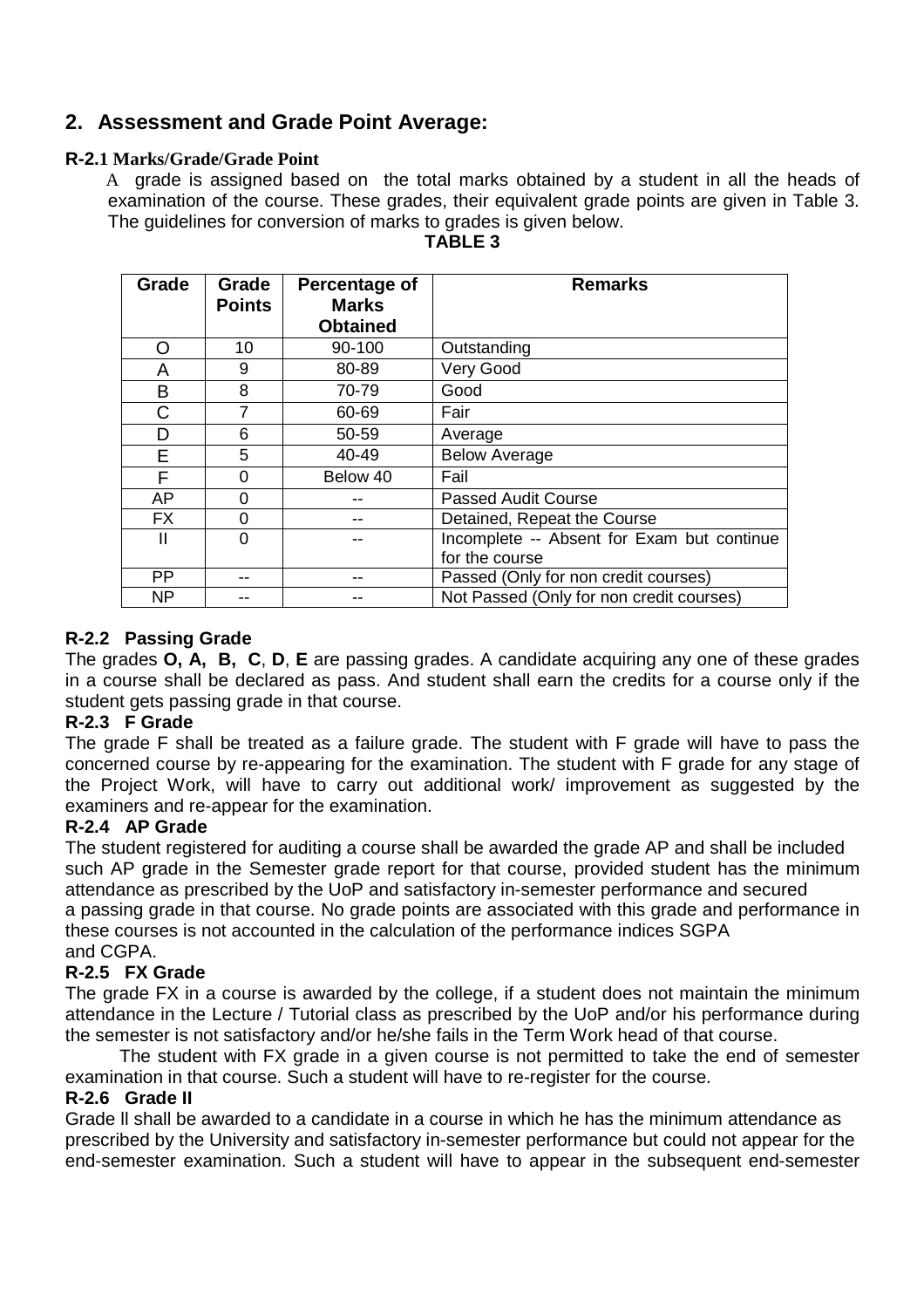examination.

### **R-2.7 PP / NP Grade**

The non-credit courses, such as Practical Training, Communication Skill, Field Visit Courses etc. shall be awarded PP/NP grades. No grade points are associated with these grades and performance in these courses is not accounted in the calculation of the performance indices SGPA and CGPA. However, the award of the degree is subject to obtain a PP grade in all such compulsory courses.

**R-2.8** The student with F / FX / grade II in a course shall not be awarded any credits for that course.

**R-2.**9 For the grade improvement a student must reappear for semester-end examination only for a minimum 30% credits from theory courses. These courses will be from the core subjects. A student can opt for the grade improvement only after the successful completion of minimum 100 credits.

# **3. PERFORMANCE INDICES:**

### **R-3.1 SGPA**

The performance of a student in a semester is indicated by a number called the Semester Grade Point Average (SGPA). The SGPA is the weighted average of the grade points obtained in all the courses, seminars and projects registered by the student during the semester.



**Total Credits** 

For Example: suppose in a given semester a student has registered for five courses having credits C1, C2, C3, C4, C5 and his / her grade points in those courses are G1, G2, G3, G4, G5 respectively.

Then students

 C1G1 + C2G2 + C3G3 + C4G4 + C5G5  $SGPA =$ 

 $C1 + C2 + C3 + C4 + C5$ 

SGPA is calculated up to two decimal places by rounding off. **R-3.2 CGPA** 

The CGPA is the weighted average of the grade points obtained in all the courses, seminars and projects registered by the student since student is admitted to the college. It is calculated in the